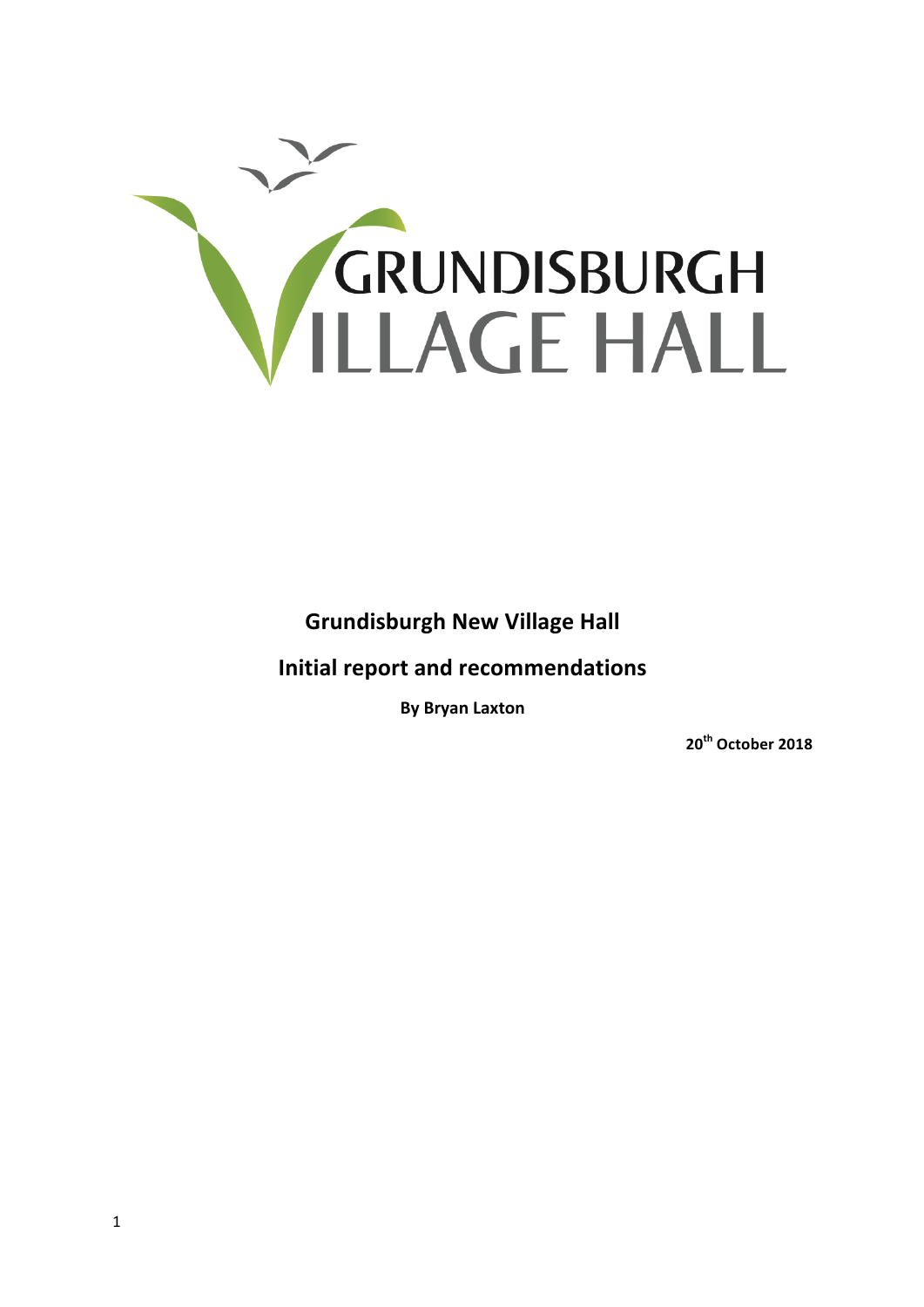#### **Contents**

# **Executive Summary**

#### **1 INTRODUCTION**

**Introduction**

**Scope of the report** 

**Methodology**

**Background**

**Community Engagement**

# **2 EXISTING VILLAGE HALL**

**Existing Village Hall – maintenance costs** 

# **3 CURRENT & LOWER COST OPTIONS**

**Project Cost**

# **4 RECOMMENDATIONS**

**Community Participation**

**User Groups**

**Professional Advisors**

**Finance**

**Existing Village Hall - Planning consent 1 and 2** 

**Recommendations**

## **5 APPENDICES**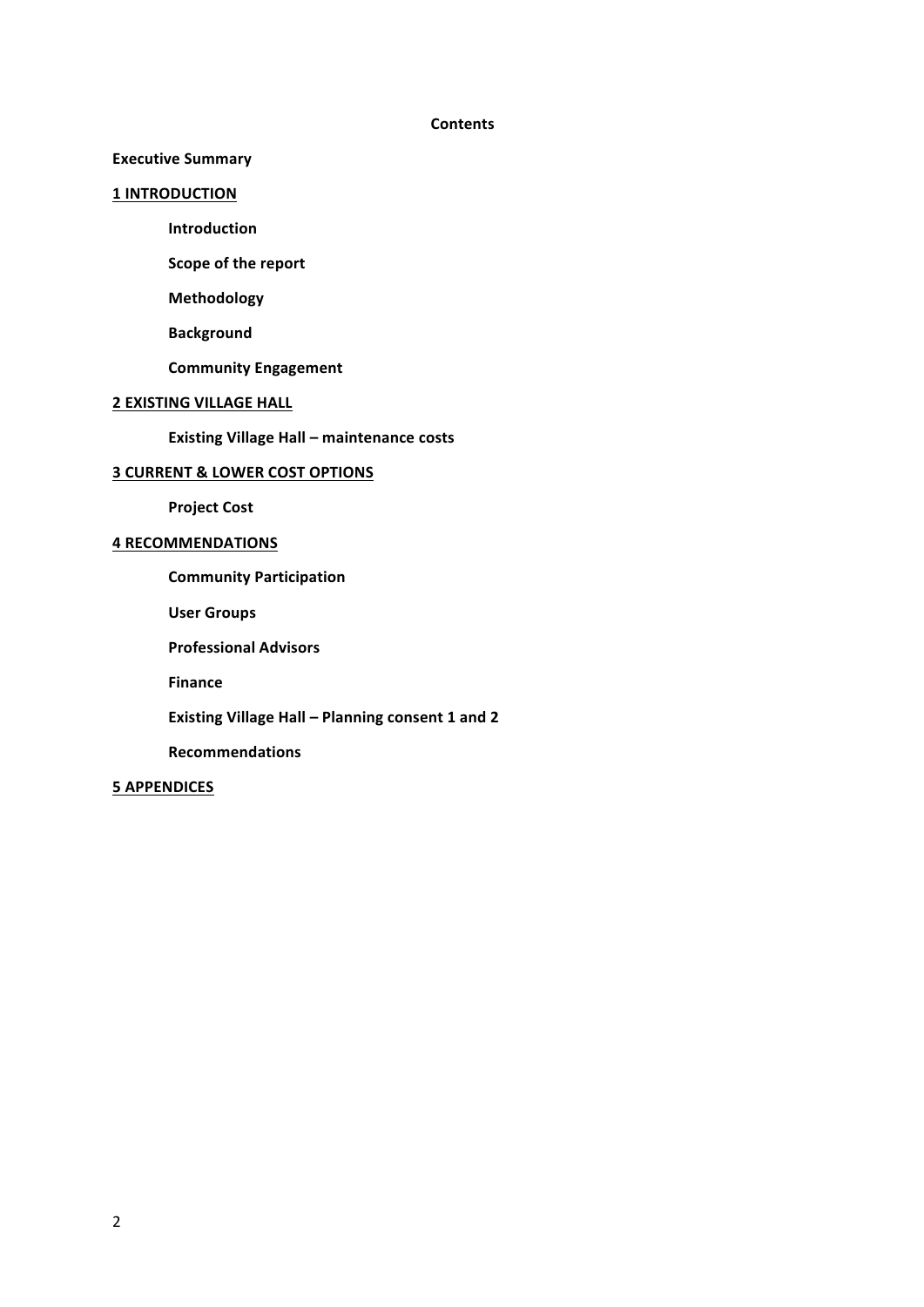## **EXECUTIVE SUMMARY**

This is an initial report reviewing the current status of the project and recommending the actions required to complete the project.

The existing village hall has come to the end of its economic life and could well require more than £100,000 expenditure in the next few years even to retain its basic facilities in a state to allow it to be hired out.

There is higher build cost inflation predicted in the next few years than site value inflation so any funding gap will only grow larger the longer we leave it to start the new building works.

In order for this project to be considered an overall "success" I believe broad based support needs to be gained from the community for the new village hall. We should aspire to achieve a result which not only gains support from the community, but also excites the community.

The project team needs to (a) ensure it is seen as running an open and transparent process and (b) engage with user groups and the wider community in order to gain their support.

The current design is not an excessive or expensive style and although costs can be saved from various elements such as the quality of car parking and internal fit out, there is no getting away from the fact that achieving substantial cost savings will simply require a smaller hall.

Three options have been considered in the last few weeks and they are merely examples of what could be pursued with public support. They are (i) tweaking the current proposals to save some costs, (ii) a much smaller hall capable of being built within the limitations of the current assets of the VHMC and (iii) a midway option

It is recommended that these 3 options are designed and costed more fully, discussed with the various user groups to get their comments and then (after any amendments) exhibited to the public in early 2019 to get their feedback and suggestions. Following any changes due to the public feedback a "final" single proposal will be worked up in full detail, including the financing options and implications.

We should ensure, as far as possible, that anyone in the village who is prepared to offer their services for free, or at cost, is given every opportunity to be involved in the project.

In the meantime we should (a) continue to work with the existing Architect and Quantity Surveyor, (b) engage a legal advisor to begin working to ensure we have a good and marketable title to the existing site and also (c) appoint an agent to advise on the existing site. We have already created a working party to look at all financing options and they need to be ready to report early in the new year.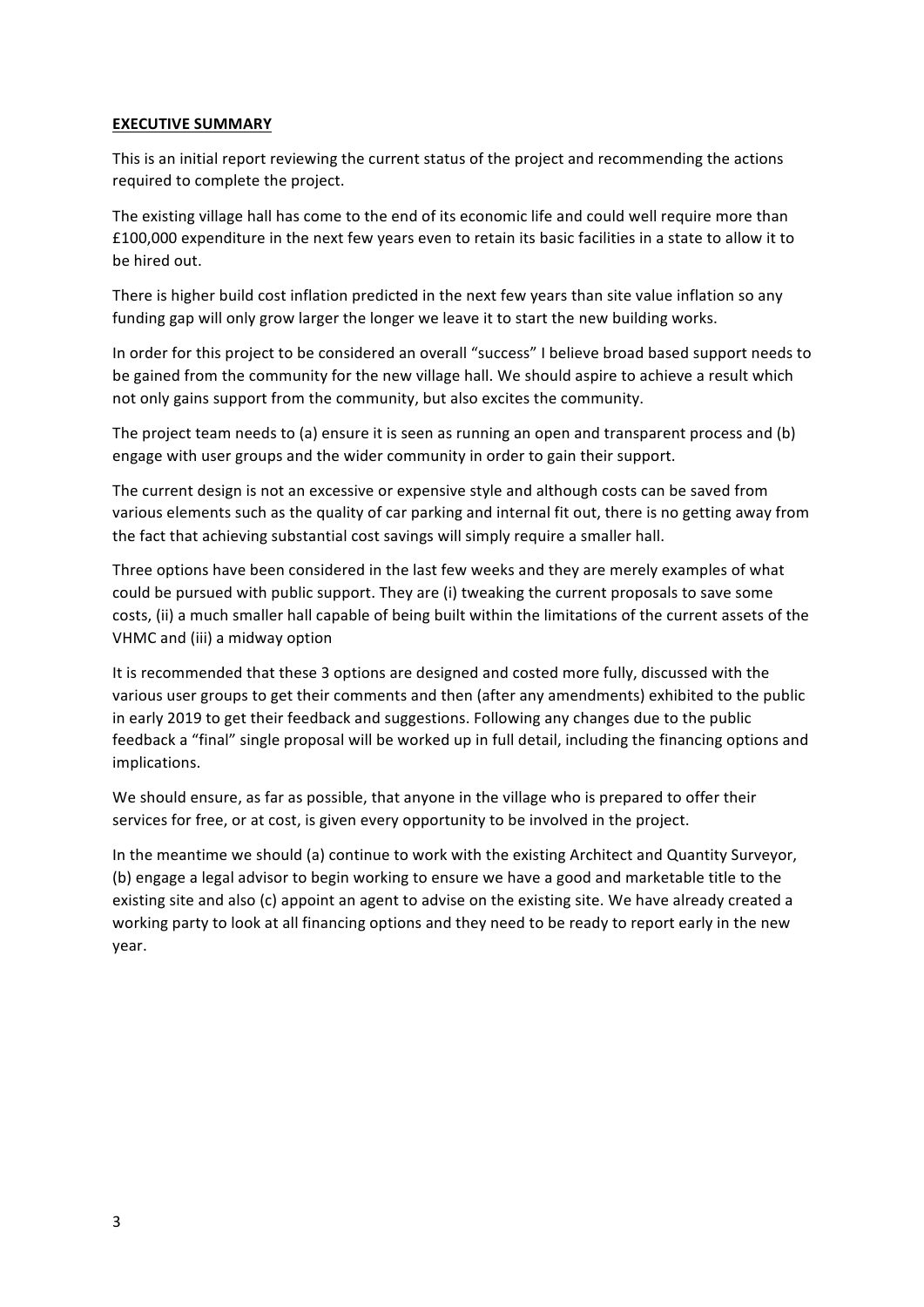# **1 INTRODUCTION**

#### **Introduction**

I am a chartered surveyor who has lived in the village for almost 10 years. A brief professional resume is attached.

I have offered my services to the VHMC and have started undertaking a thorough review of the current proposals and I have set out below my initial thoughts and also recommendations as to how I believe we should proceed from here. To my mind nothing is set in stone and all aspects need to be reviewed, including how the community is consulted and engaged in the future.

This is an initial report only, pending further work on various issues.

#### **Scope**

The scope of this initial report is to (a) review where we are now in the project and (b) look at the appropriate process that should be undertaken in order to complete the construction of a new village hall. Its scope does not include the detailed design of the hall as it is recommended this is a decision taken by the VHMC after further consultation with the wider community. Any options considered in this report are used merely as illustrative examples of the type of project that might be delivered.

#### **Methodology**

The approach I have taken is to (a) review the costs of running the existing hall and consider whether it is economically viable in the short/medium term, (b) review the design and cost of the current proposals, (c) look at lower cost options and (d) consider and recommend the way forward.

#### **Background**

The latest proposals for the new village hall (NVH) have evolved over many years during which time numerous people have put an enormous amount of time and effort into the project. The current proposal is set out in the "Business Plan for a New Village Hall" dated July 2018. This anticipates a total cost of £813,000 and shows the plans and elevations of the current design.

I have started reviewing all elements of the project including cost, design, financing and process. I have not assumed that any part of the current project plan is sacrosanct. I have met with the incumbent Architects and Quantity Surveyors and reviewed the current business plan.

I am aware that there is disagreement in the community as to how to best proceed as well as there being a number of people who have voiced their distrust of the current process and proposals. I have taken this background into account in my review and it has been reflected in my initial recommendations as to how to proceed from here.

The development of any bespoke building is an iterative process whereby a user "wish list" is translated into specific designs and plans, which need to be costed and then checked for financial acceptability. This process often requires multiple iterations in order to find an acceptable balance between user demands and the inevitable financial constraints.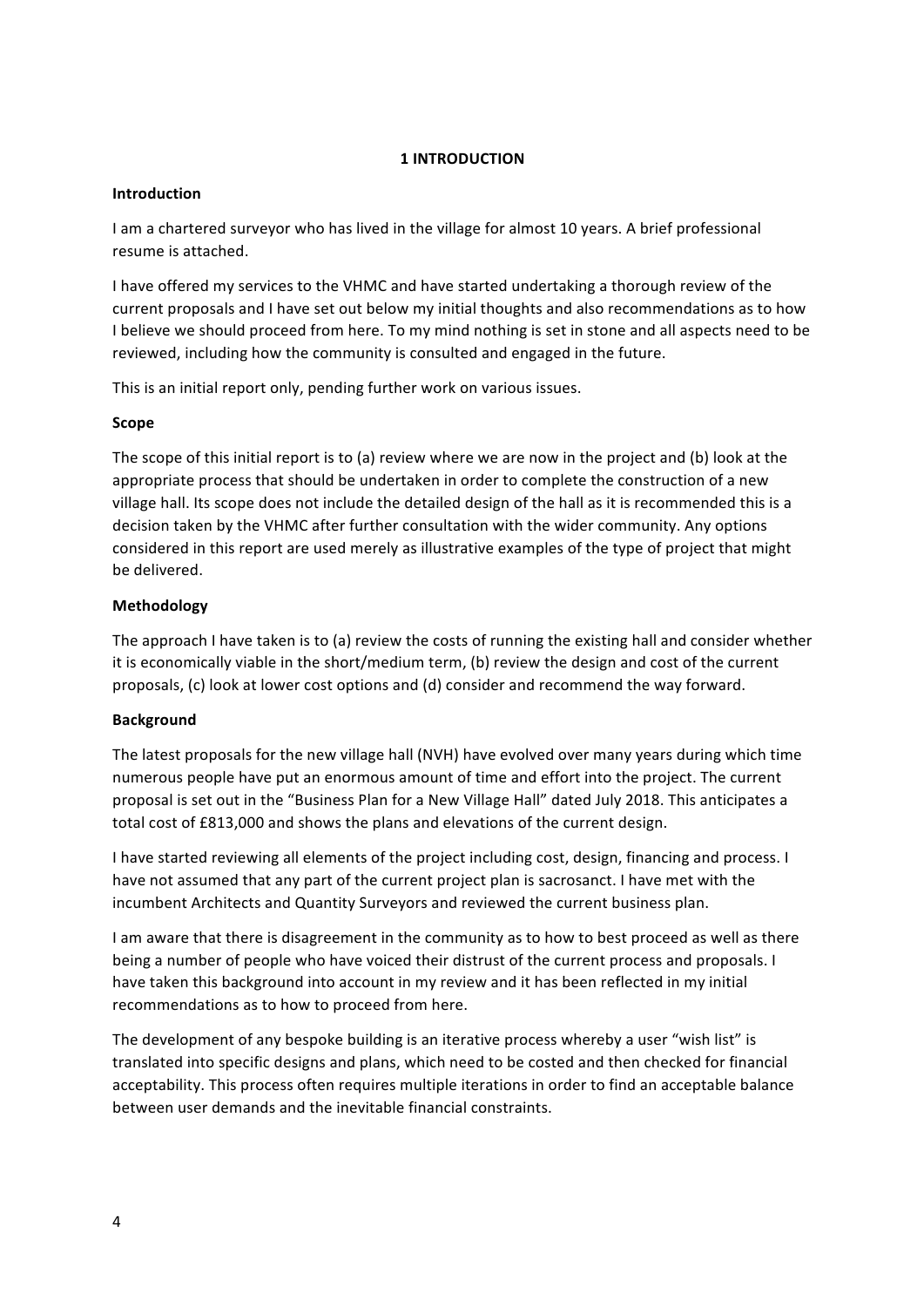My review suggests that input has been obtained from a variety of current and potential users and the wider community, a scheme was then designed to fulfil these various requirements and the cost of these proposals has appeared excessive, to some people.

This point in time seems to be an appropriate moment to review the current proposals and consider lower cost options. Any new potential options which evolve then need to be discussed with the current and potential users and the wider community to gain a consensus for the ultimate design (and cost) of any new village hall.

#### **Community Engagement**

My impression is that parts of the community do not feel they have been fully engaged. Whether this is right or not is not my remit to comment on, but I do recommend we commit to engage with the community in as wide a sense as reasonably possible to ensure the project is fully understood and to gain feedback on the possible routes forward. This would include reviewing the original assumptions underlying the project. The process needs to be open and transparent and involve all those who wish to express a view. This may well include a further series of events where the project is open for public scrutiny, discussion and comments such as a few "open evenings" where the Steering Group, along with the Architect and Quantity Surveyor are available to receive feedback and answer questions on the project.

In order for this project to be considered an overall "success" I believe broad based support needs to be gained from the community for the new village hall. We should aspire to achieve a result which not only gains support from the community, but also excites the community.

#### **2 EXISTING VILLAGE HALL**

#### **Existing Village Hall – maintenance costs**

It is important to fully understand the current state of the existing village hall and its likely cost of being operated in the next few years. An independent professional building survey (by Castons) has been commissioned and the executive summary is attached as an appendix. It can be seen that there will be substantial costs to be expended in the coming years in order to keep the existing village hall in even the most basic condition to allow it to continue to be used.

The survey recommends that almost  $£60,000$  is spent immediately, with a further large sum of £14,000 in 2-5 years' time and another £17,000 in the longer term. In addition, in order to be compliant with various statutes in the short term, another £20,000 may be required.

These recommended costs are over £100,000 in the next 7 years or so and, in the main, keep it capable of functioning, but do not address the overall appearance of being dated. These costs are not a refurbishment, but merely ensuring it is capable of use at the minimum standards.

The report summary comments that "If all recommended upgrade works are undertaken, the building would remain well below current thermal performance standards. External cladding and reroofing of the main roof would be required to achieve these objectives and could well double the short term costs", subject to further detailed survey, reflecting the particular age and construction of the building."

My conclusion therefore is that the indefinite operation of the existing village hall is simply not a commercially viable option and it is correct to plan for a replacement as soon as possible.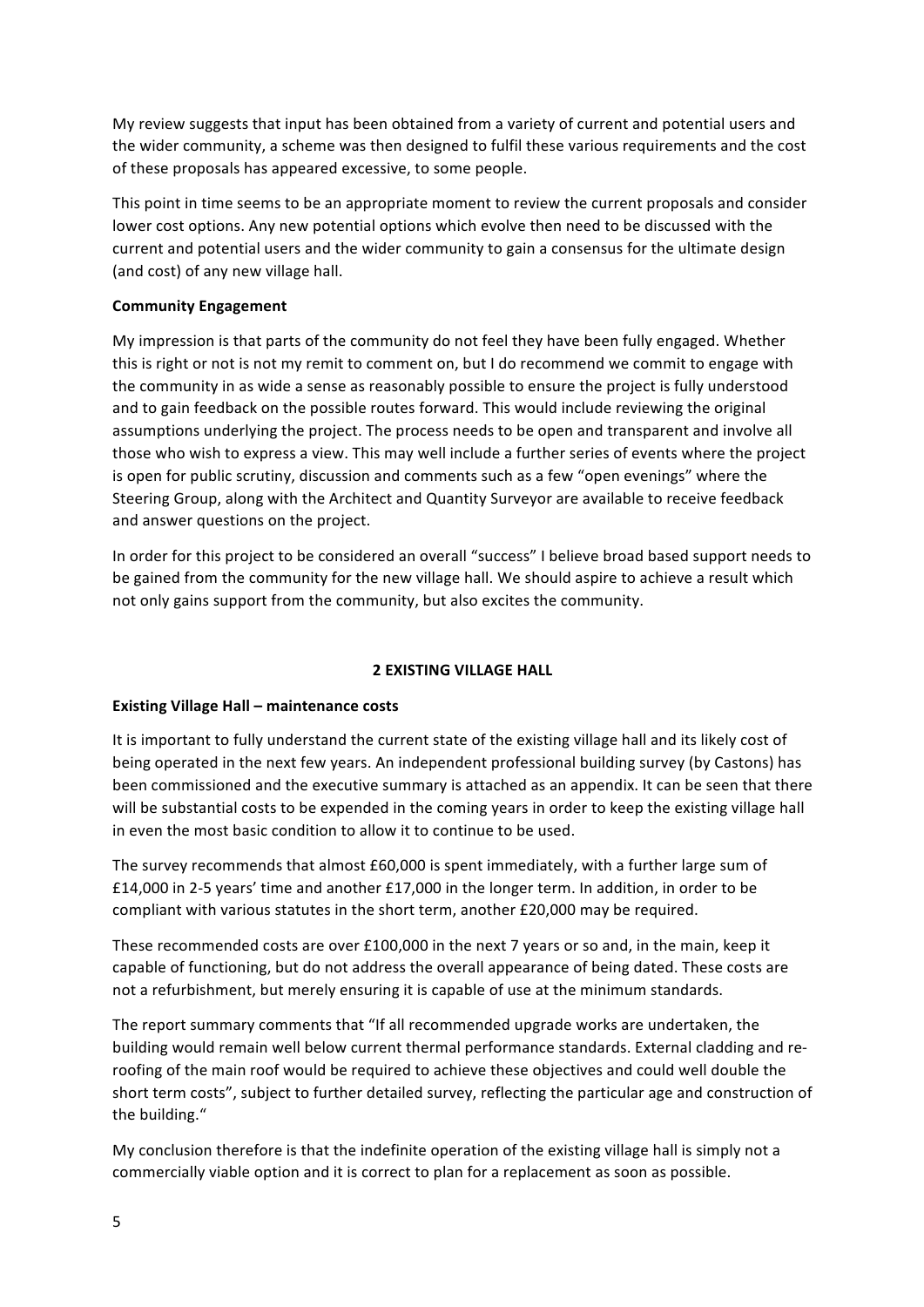## **3 CURRENT & LOWER COST OPTIONS**

# **Project Cost**

I believe the biggest challenge is the current predicted cost of the project. The current plan anticipates a total cost of £813,000 which some believe does not give value for money and others believe is simply too expensive.

I have met with the Architect and the Quantity Surveyors (QS) on a number of occasions to discuss the design and cost. There is no right or wrong way to design a village hall, but they have an enormous amount of experience and have been very helpful.

My initial remit to them was threefold:

**A** To seek to "tweak" the current proposals to see if we can save any significant costs.

**B** To design and cost another option which gives the community most of what it is seeking, but at a substantially reduced cost. There was no specific cost target given but the QS, Architect and I undertook an iterative process looking and re-looking at design and cost together to reach a midway solution between A (above) and C (below). The total cost used (purely for illustrative purposes) for this midway option is in the order of £650,000.

**C** To design a new village hall assuming we have a total of £500,000 with which to build a replacement hall. This sum was chosen as it is very roughly equivalent to the current assets held by the VHMC, (including the existing hall site).

Option  $A =$  Current proposal

Option  $B = Midway$  option

Option  $C = £500,000$  option

On the assumption that it would not be appropriate to design a bigger and more expensive hall and also that the current funds should all be used to build a new hall, Options A and C are likely to be the most expensive and lowest cost options sensibly worth considering. Option B is merely an arbitrary middle ground between Options A & C. It is not a proposal, but merely an indication of a midway alternative.

In such a short space of time since I started this review, the tweaking of the current proposal and the new designs and costs of the other two options are no more than indicative and need a lot more detailed work in order to be reliable. However, they give an idea of the possible outcome and an order of magnitude of the costs, but no more.

The external appearance and overall style of the new hall is not extravagant and gives a finished hall which is "middle of the road". Savings might be made at the margins, but it would probably result in a less than attractive overall appearance.

Although costs can be saved from various elements such as the quality of car parking and internal fit out, there is no getting away from the fact that achieving substantial cost savings will simply require a smaller hall.

The current round of sketch drawings and estimated costs suggest that the midway option (B) will have a total floor area of circa 204 sq m and the £500k option (C) will have circa 163 sq m. These compare to the current proposal of 343 sq m and the existing hall of 212 sq m. Although options B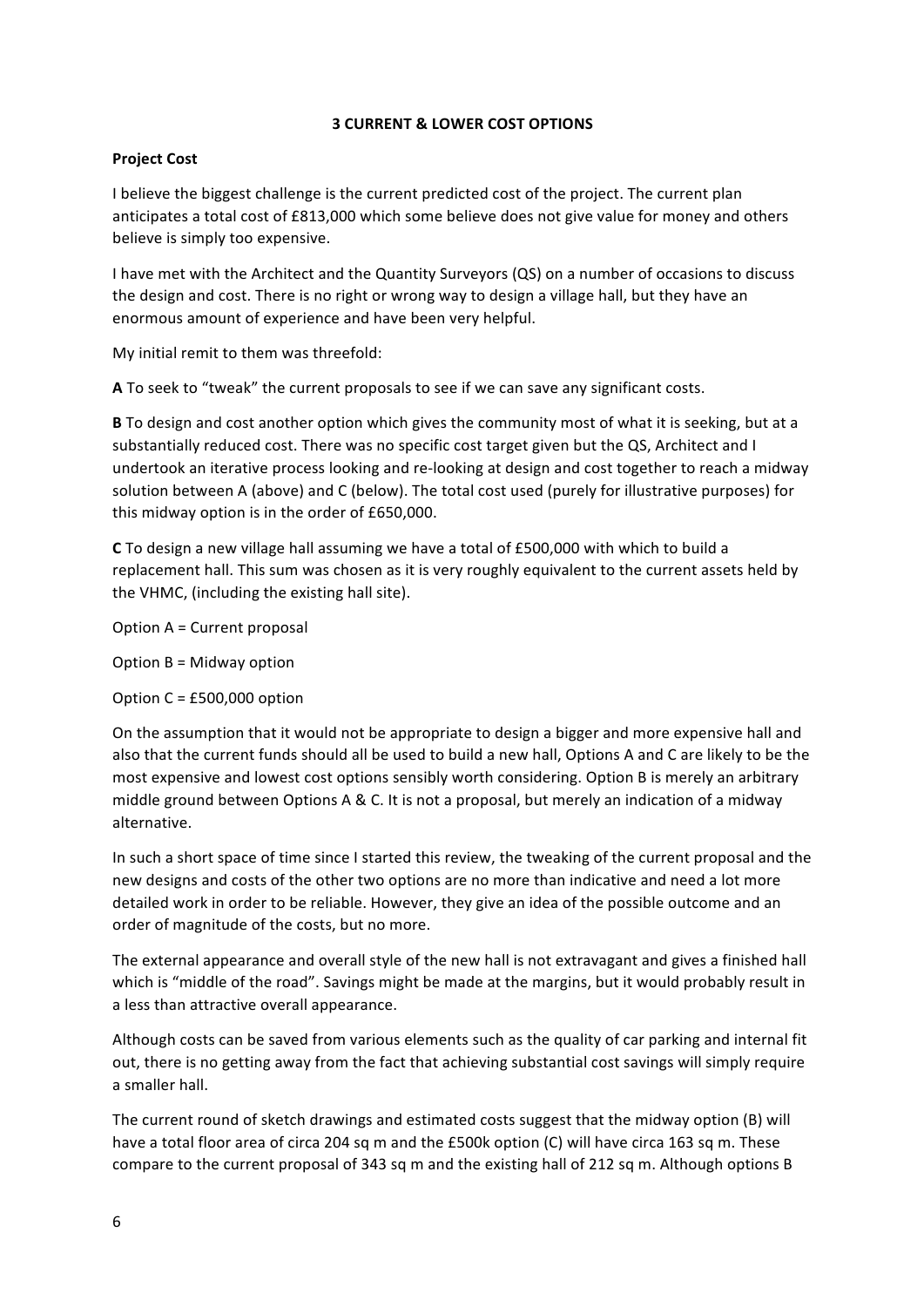and C have smaller floor areas than the existing hall, the layout will be much improved and the quality of the building will be incomparable.

The table in the appendices shows in simple terms the comparison of the various options together with the existing hall.

## **4 RECOMMENDATIONS**

# **Community participation**

At the public meeting in May a number of people very kindly offered their services to undertake work on the project "at cost" ie without profit to them. This offer is greatly appreciated and will be taken forward and included in the tendering exercise to choose a contractor. It is hoped that a number of local people and businesses will be able to participate in this way.

The process of finding a suitable contractor will be run by our QS advisors, Castons. They are aware of the offers to contribute and have suggested a way in which this can be included.

It is their recommendation that we should appoint a single contractor to undertake the construction of the hall and have strongly advised against a series of contractors who would need to be dovetailed together to produce the finished hall. Their recommendation is that they prepare tender documents on the basis of seeking a single contractor but that they will also produce tender documents for any individual elements which a local person may wish to bid for. In this way Castons will know that the bids from various entities are all on the same basis and they can then properly compare and evaluate the different bids.

If Castons receive compliant bids for any of the individual packages, they will pass these on to the chosen single contractor with a proposal that they use the sub-contractor (ie the local business) if they are satisfied the work can be done by the local business (a) properly and to an acceptable standard and (b) at a cost which is cheaper than the main contractor was proposing.

The interest of local people will therefore be warmly welcomed, but they will be required to fit in with the professionally run process that Castons will undertake for us.

## **User Groups**

The existing village hall is used by a number of different groups and others have expressed an interest in using a new village hall. It is recommended that these user groups are consulted again as part of the process to reach a decision on the final details of the project. If a different village hall is pursued on a lower budget than currently envisaged, there will undoubtedly be an impact on the users and potential users and it is recommended that their views are sought quickly as part of the iterative process to reach a final decision.

## **Professional Advisors**

This is a critically important and financially substantial project for Grundisburgh and I believe we need excellent professional advisors to advise and guide us through this project. It is often difficult for a client to differentiate between competing firms but experience tells me that the key element is the actual person at the firm who is leading and taking responsibility for the advice. In my experience we need the following professionals to advise us: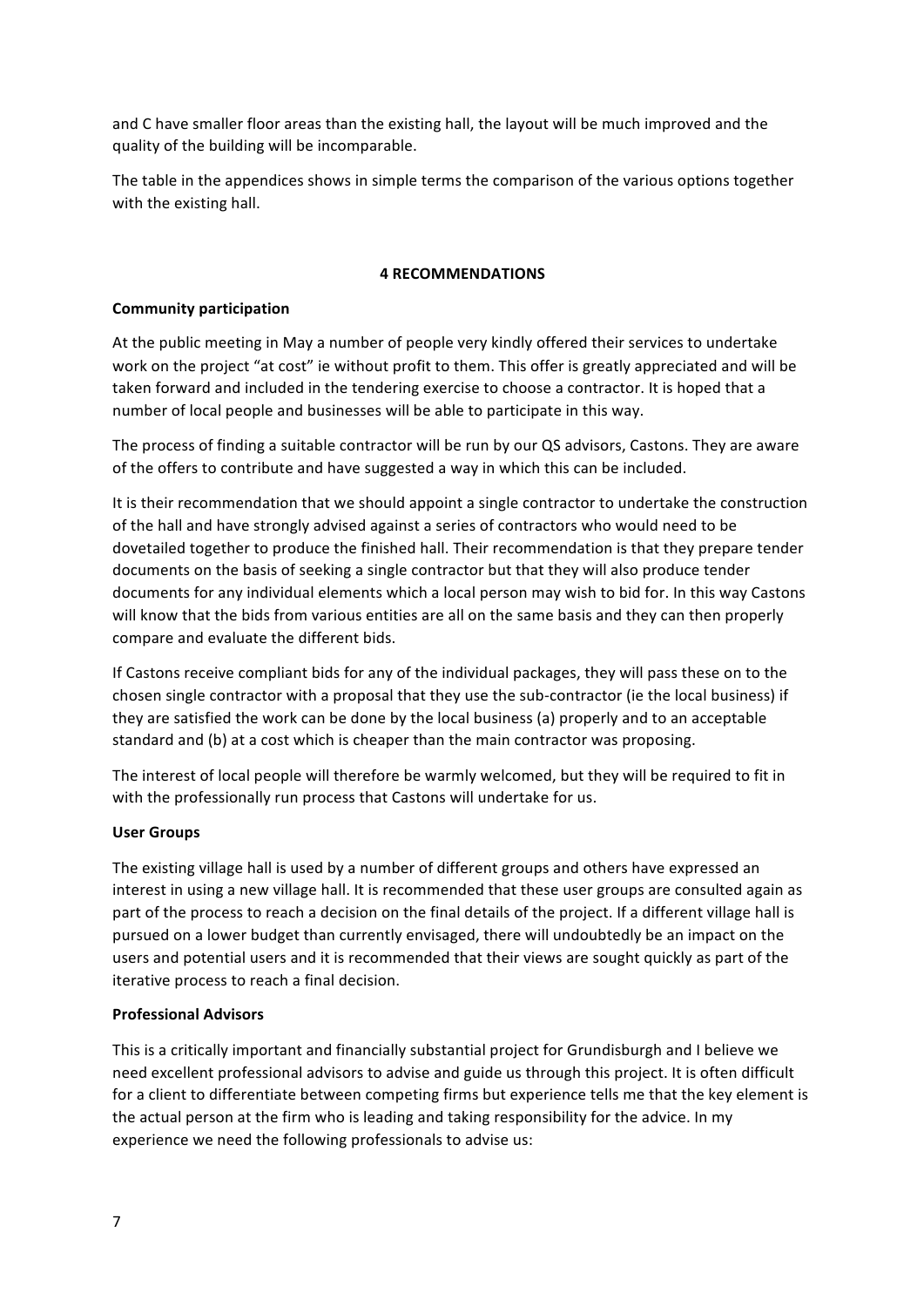# **Architects**

I have interviewed KLH and believe they are an excellent firm of architects to continue to advise us. They won an initial competition to be the architects and I endorse that decision. Alan Wilkinson is the lead architect and he has many years of advising communities on new village halls. Alan has provided invaluable advice on what might work and what will not, in the most recent discussions I have had with him. I recommend we continue to work with KLH.

# Quantity Surveyors

The Quantity Surveyors that have been advising so far are Castons. They are a highly regarded local firm and they were recommended by KLH. Peter Dring is the head of the Ipswich office and is personally dealing with this instruction. Peter and Alan have worked together on numerous occasions and have been an excellent team in assisting me with this review. I recommend we continue to work with Castons.

## Lawyers

Although it may well be some time before we need a lawyer to execute the sale of the existing site for us, I recommend we appoint a lawyer at this juncture. I have reviewed the current legal title and although I am not a property lawyer, in my experience there would be a distinct advantage to us undertaking now any work required to ensure we have a "good and marketable title" to the existing site. The land is not registered and I would recommend we seek to get it registered with the Land Registry now as this will give us time to resolve any wrinkles which might otherwise have arisen in the conveyance process. The sale of the existing site is a critical part of this project and we need to ensure it occurs as smoothly as possible.

In addition to the usual conveyance of the existing site, we may well need legal advice on aspects specific to the VHMC including all the conditions it will need to have complied with in order to be able to undertake the sale. There will also be elements of the contract for the construction of the new village hall where legal advice is required.

I have commented above that the person taking responsibility for the instruction is at least as important, if not more so, than the firm itself. Paul Whittingham has been involved with the VHMC for 10 years and has offered the services of Ashtons Legal, where he is a partner, to undertake our legal work. I believe Ashtons are a capable and experienced firm but I think we would gain extra comfort from knowing that Paul will be the partner taking overall responsibility for their work for the VHMC. 

Ashtons have provided a quote to undertake the work and this will be benchmarked against other local lawyers at various stages to ensure the VHMC gets value for money. On the assumption value for money can be evidenced, I would recommend we appoint Ashtons to be our legal advisors.

## Agents

It is likely to be some time before we want to market the existing hall site. However, I believe it is an appropriate time to begin the search for our retained property advisors who will be able to advise on all aspects of the sale. I would seek from the appointed agent a written report on the value of the existing site, with its current consent. They should also advise on any ways we can increase the current value and give advice on the future timing and method of sale. In my experience it would be a mistake to appoint an agent at the last minute when we think we are ready to sell.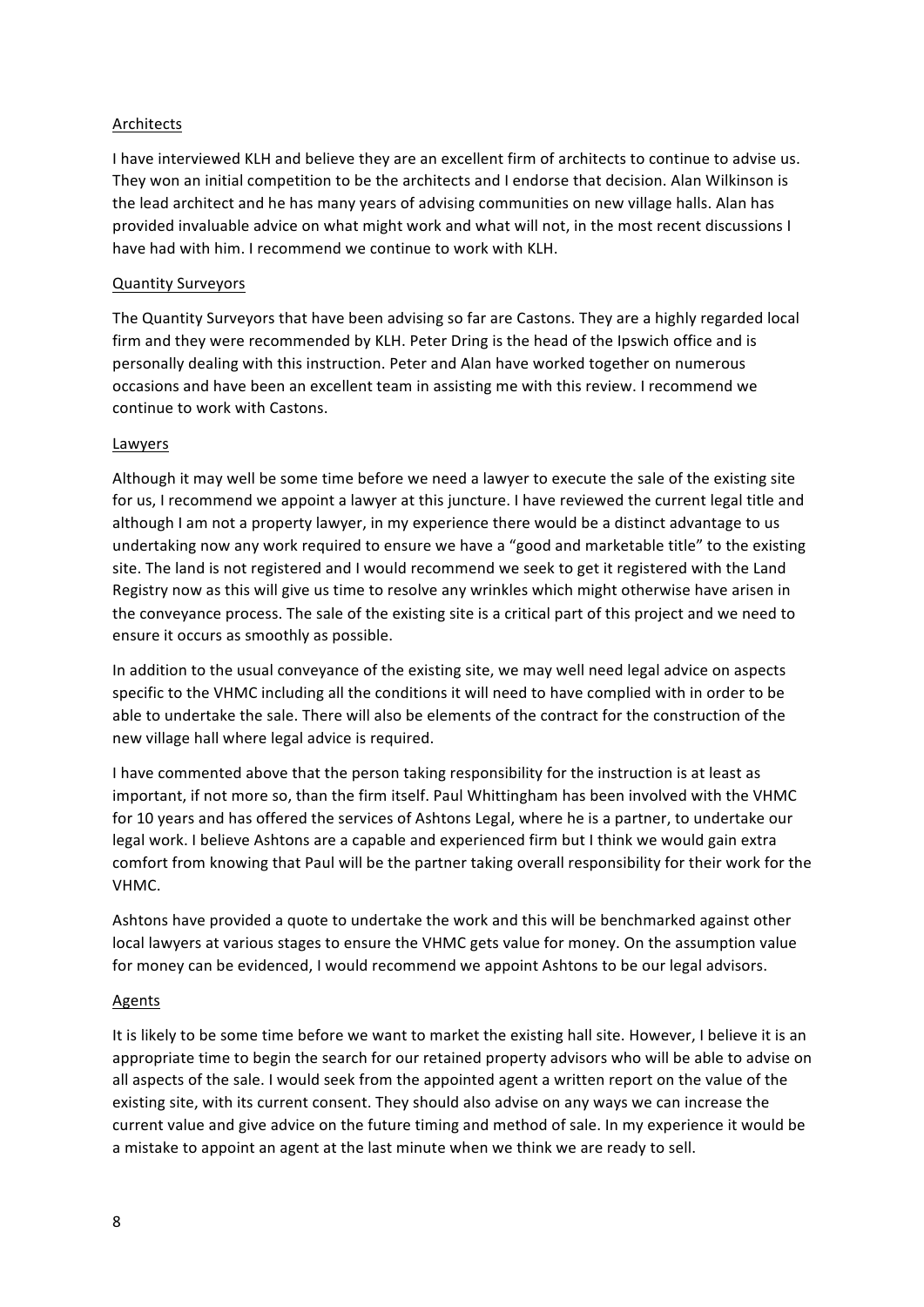I recommend we seek written presentations from 3 or 4 agents in the next few months and based on those presentations and any interviews we may wish to hold, we appoint a property advisor as soon as reasonably practical.

#### **Finance**

Whilst it is ultimately for the community to decide, my working assumption is that the community will wish to have a new village hall which will cost more than the amount the VHMC currently holds as assets. This is not a pre-determined outcome, but merely a sensible working assumption which will then lead us to investigate outside finance for any potential shortfall. If the community's preference is however, for a cash neutral scenario, then any additional third party grants identified would allow us to improve on this cost neutral option and provide a more expensive (and one would intend, better) hall.

David Scrivener has recently accepted an invitation to join the Steering group. David is the Managing Partner at Ensors, the well-respected firm of accountants and he lives in Grundisburgh. David will head a small working party to focus on third party finance options. They should not be restricted on what they could consider and this should include debt, donations, grants and any other fundraising options. It may be that the community wishes to commit to raise some money collectively for (say) some of the fit-out of the hall, by holding various events. The finance working party would liaise with anyone who wanted to undertake community fund-raising.

Obtaining finance (assuming extra money is needed) is a critical part of the project, and I recommend we undertake further background research to augment the research undertaken by Peter Kendall already. We need to be careful in each instance that we have sufficient detail settled when we make each approach for funding. Some entities will require a full business plan, others will require "audited" accounts of the VHMC. Care needs to be taken to ensure we have whatever is required to stand the very best chances of success in obtaining the funds we are seeking.

There is a financial imperative to complete any new hall sooner rather than later. The construction industry is currently predicting above RPI cost inflation. The current assets of the VHMC consist of roughly £260,000 in cash (which will be earning virtually nothing in interest) and roughly £200,000 in the value of the existing hall site. Because of the relativity of the amounts (assuming a build cost of around £500,000), the site value would need to rise well above the new build cost inflation for the absolute amounts to cancel each other out and keep the financial gap between the current assets and the example build costs the same. There is no expectation within the property industry that there will be site value increases of this far ahead of inflation in the next few years.

## **Existing Village Hall - planning consent - 1**

KLH has been asked to review the outline consent which was obtained on  $13^{th}$  April 2017 and consider whether in the current planning climate there is any possibility of obtaining a more valuable consent. The current permission will expire on  $13<sup>th</sup>$  April 2020.

## **Existing Village Hall - planning consent - 2**

One condition in the current planning consent does not allow the demolition of the existing hall until the new hall is completed (not just started, but completed). This is a worthy thought and clearly it would be the intention to have the new hall open before the existing one is demolished. However,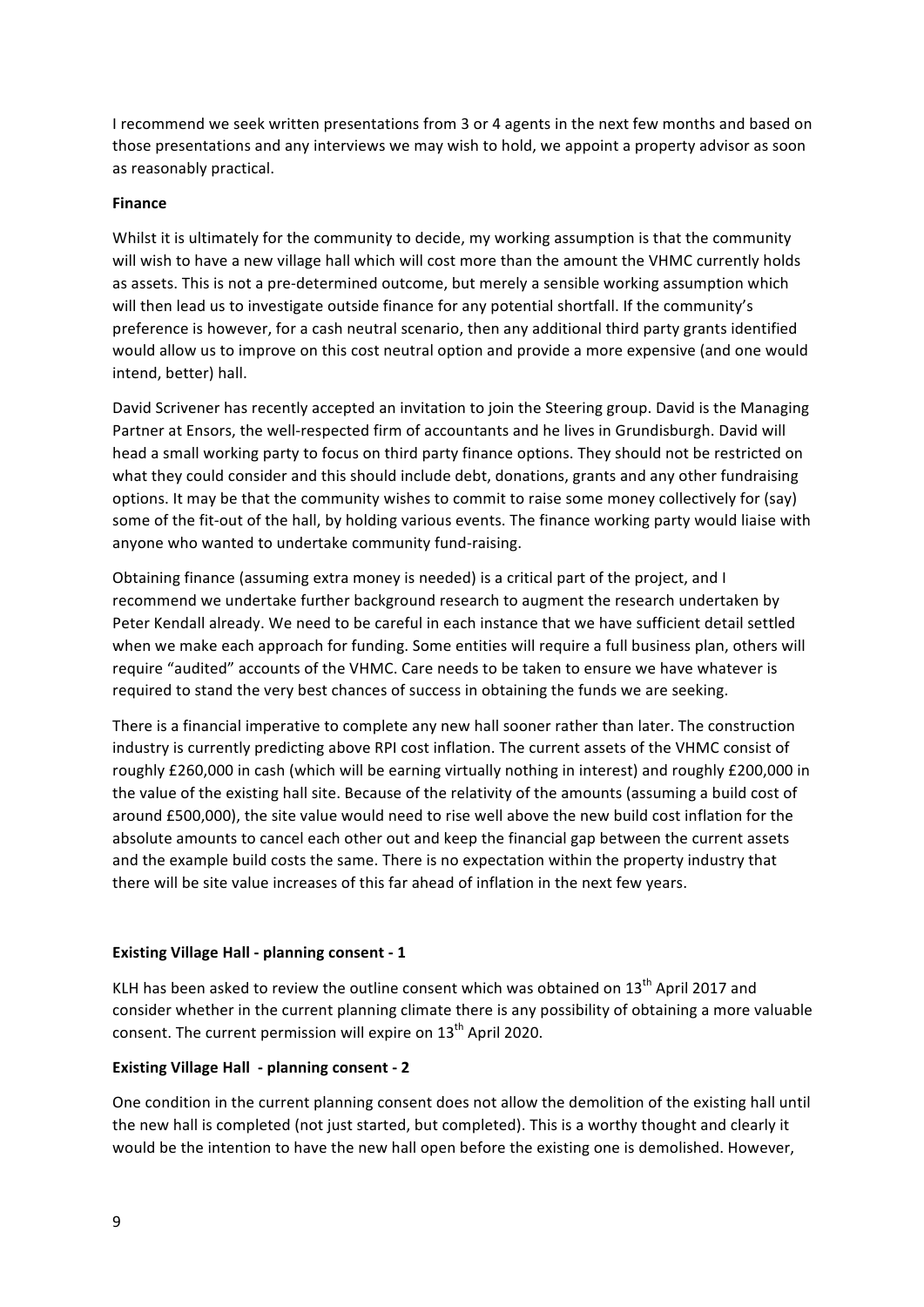there may be an issue with the timing of the sale receipt for the existing hall site in this instance ie a timing gap.

The substantial sum of money (circa £200,000) tied up in the existing hall site is a crucial part of the overall financial plan and is required in order to be able to build and complete the new hall. It may be possible to persuade a buyer of the existing site to complete on the acquisition and pay the full amount of the sale price before they are able to start their new build of 2 houses. This, however, would be very unusual as most buyers would seek to merely exchange (with a 10% deposit) and only complete when they can move onto the site to start demolition. Under these circumstances, the site buyer would be running a remote, but nonetheless financially substantial risk that the VHMC never finishes the new hall.

Another alternative to help cover the timing difference between receipt of sale proceeds and requirements to pay the builder, would be to seek a contractor on the specific understanding that they allow payment of the last (say) £200,000 of the building contract to be made after Practical Completion (PC). 

In either instance of the land buyer or the contractor effectively funding our timing gap, there may be a cost to us of so doing. They will definitely be taking risk and probably be incurring finance charges and they may seek to reflect that in their bid prices. It is also possible that we cannot find a counter-party who will take this risk.

One option is to seek to have this specific condition in the planning consent removed completely. KLH's discussions with SCDC confirm we will get a formal response to this request if we make a "preapp" which is relatively inexpensive to do, rather than straight away seek a variation to the current consent.

The intention to avoid being without a village hall of any kind is clearly a priority. However, it is possible the specific planning requirement might either (a) cost us money in increased build costs or (b) reduce the sales price of the existing hall or even in extremis (c) cause the new hall not to be built through lack of funding.

If this condition did cause a problem with the plan for a new hall, and delay the construction of its replacement, the building survey commented on above suggests the existing hall is not capable of realistically being operated in the medium term.

It is therefore recommended that KLH make a pre-application to have this condition removed.

If SCDC refused to remove this condition a fall-back option would be to seek to have it amended so that the demolition of the existing hall can take place once the new hall has been started (as opposed to finished). Whilst it would be the intention not to close the existing hall until the new hall is open, this relaxation might be sufficient to convince a buyer of the site that it is not taking an undue risk.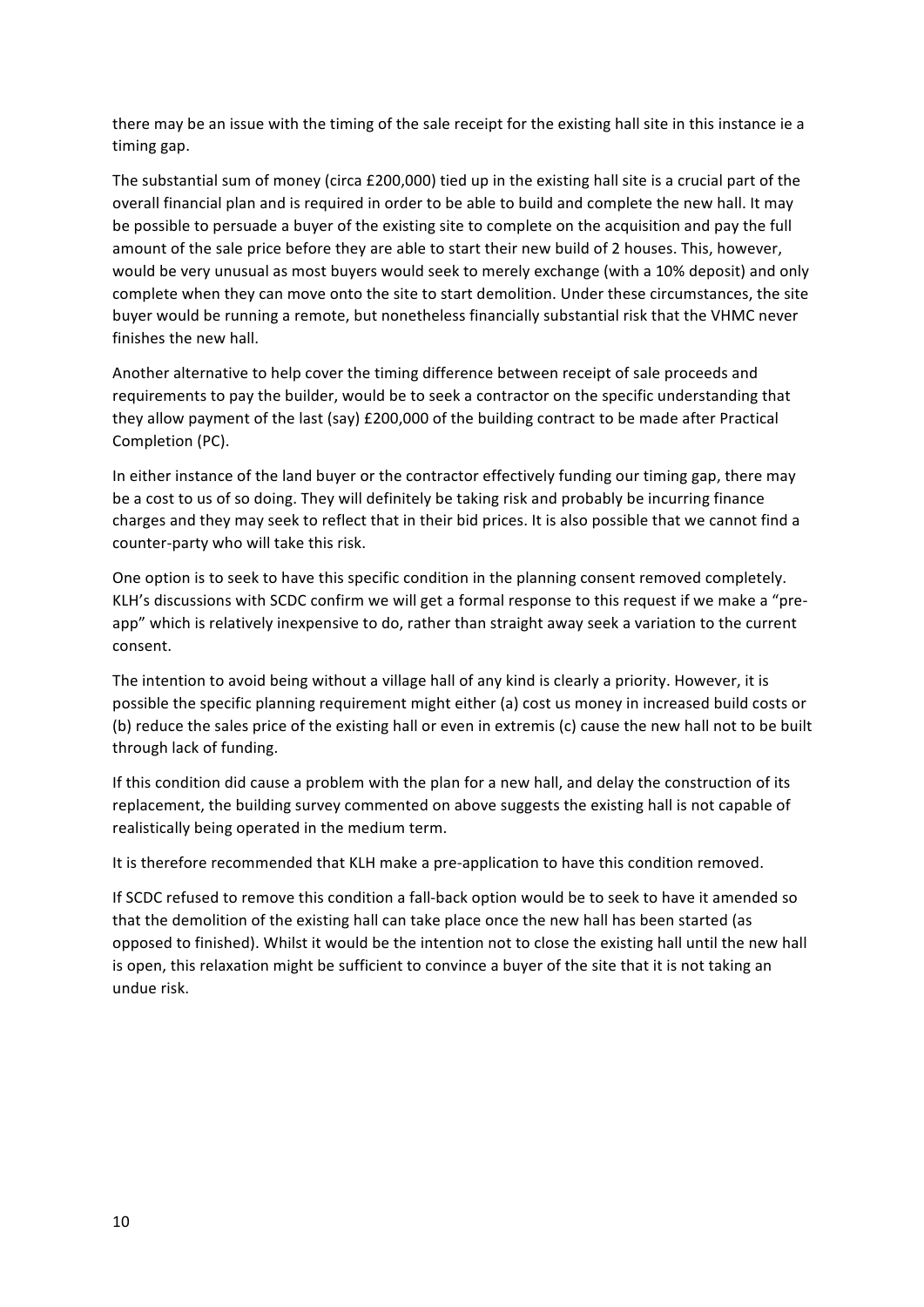#### **Recommendations**

#### Before the end of 2018

Continue the iterative process to identify the most appropriate option/options.

Undertake more work on the design and costs of various options.

Ensure user groups are consulted further on various options.

Appoint/continue with the relevant professional advisors for the new build, legal and site sale elements.

Seek to remove the planning condition requiring "new hall completion before existing hall demolition".

Mandate the working party to focus on third party finance options.

Prepare for wider community engagement on various options.

#### Early 2019

Report back to the VHMC on more detailed recommendations and progress

Undertake a community wide consultation to ascertain public opinion (which may include more than one option)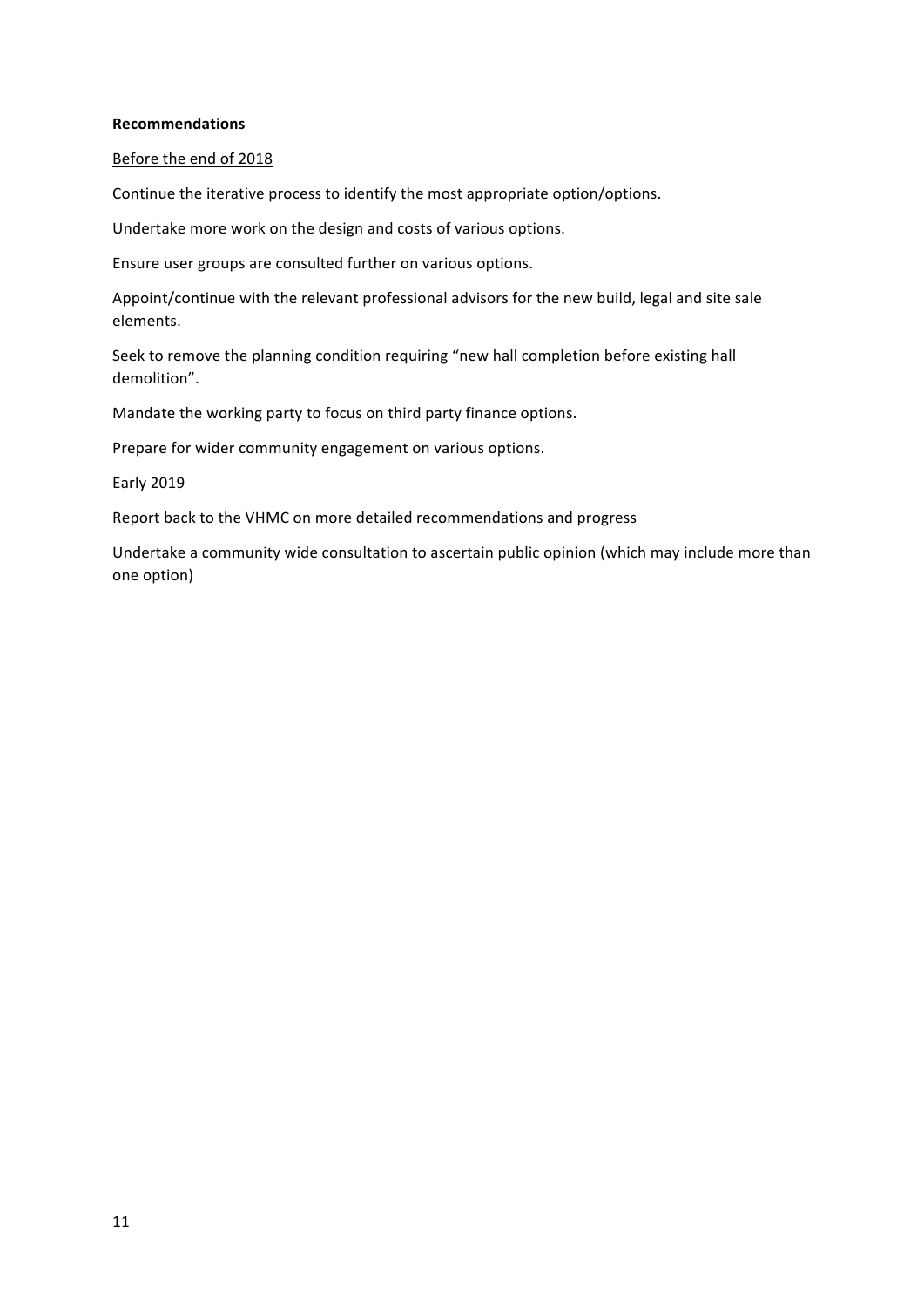# **5 APPENDICES**

## **Bryan Laxton - a brief professional resume**

Bryan is a Chartered Surveyor with over 35 years business experience mainly at Cushman & Wakefield - one of the world's largest real estate advisory firms. Bryan served on the UK Board for 11 years, including 5 years as CEO and the EMEA Board for 8 years. Whilst he was CEO, C&W in the UK had around 750 employees and turnover of circa £100m pa. Bryan joined the board of Notcutts in 2015 and became a Trustee of the Seckford Foundation in 2017. He advises Turn2Us (the UK poverty relief charity) on their strategic property matters, having previously been a Trustee for 5 years. Earlier on 2018 Bryan managed and completed a 50,000 sq ft development in Bagshot comprising a Waitrose and three other retail units on behalf of the original site owner and developer.

# **Castons' Building Survey**

## **Executive Summary**

Castons have been commissioned by the Grundisburgh Village Hall Management Committee (The Committee) to undertake a condition survey of Grundisburgh village hall and to report on the findings with regard to the current condition of the building fabric and the longer term maintenance liability, together with statutory compliance issues.

The report does not include a review of the current or anticipated future capacity of the facility, nor any particular function or activity, but should be considered alongside any future aspiration of the committee, for spatial and financial planning purposes.

The building is advised to have been constructed in 1926, with further alterations and extensions completed in the 1960s. Building standards have significantly improved since construction, but there are no obligations on the committee to comply with these standards while the building is retained in its' present form. However, any proposals for alteration to heating or thermal elements of the building fabric, will be required to meet minimum standards. For example, in the certain event the flat roofing will deteriorate and require replacing, there is an obligation on the building regulations to upgrade the thermal element as part of that work, to current standards. Similarly the boiler replacement will also be required to meet minimum standards of efficiency.

Generally the building is functional but 'tired' and is in need of updating to continue to provide standards of hygiene, thermal comfort and energy efficiency expected from those paying to hire the building. However, there are other statutory considerations to be observed by the committee where the premises are provided for private hire and public access. These include the Equality Act 2010, The Control of Asbestos Regulations 2012 and the Regulatory Reform Order (Fire Regulations) 2005, among other general provisions of health and safety and statutory inspection.

Further advice is provided within this report with recommendations for further surveys to be undertaken. Potential compliance costs have been included in the budget cost report as a set of 'below the line' additional costs that may be anticipated to be required, subject to the further survey recommendations.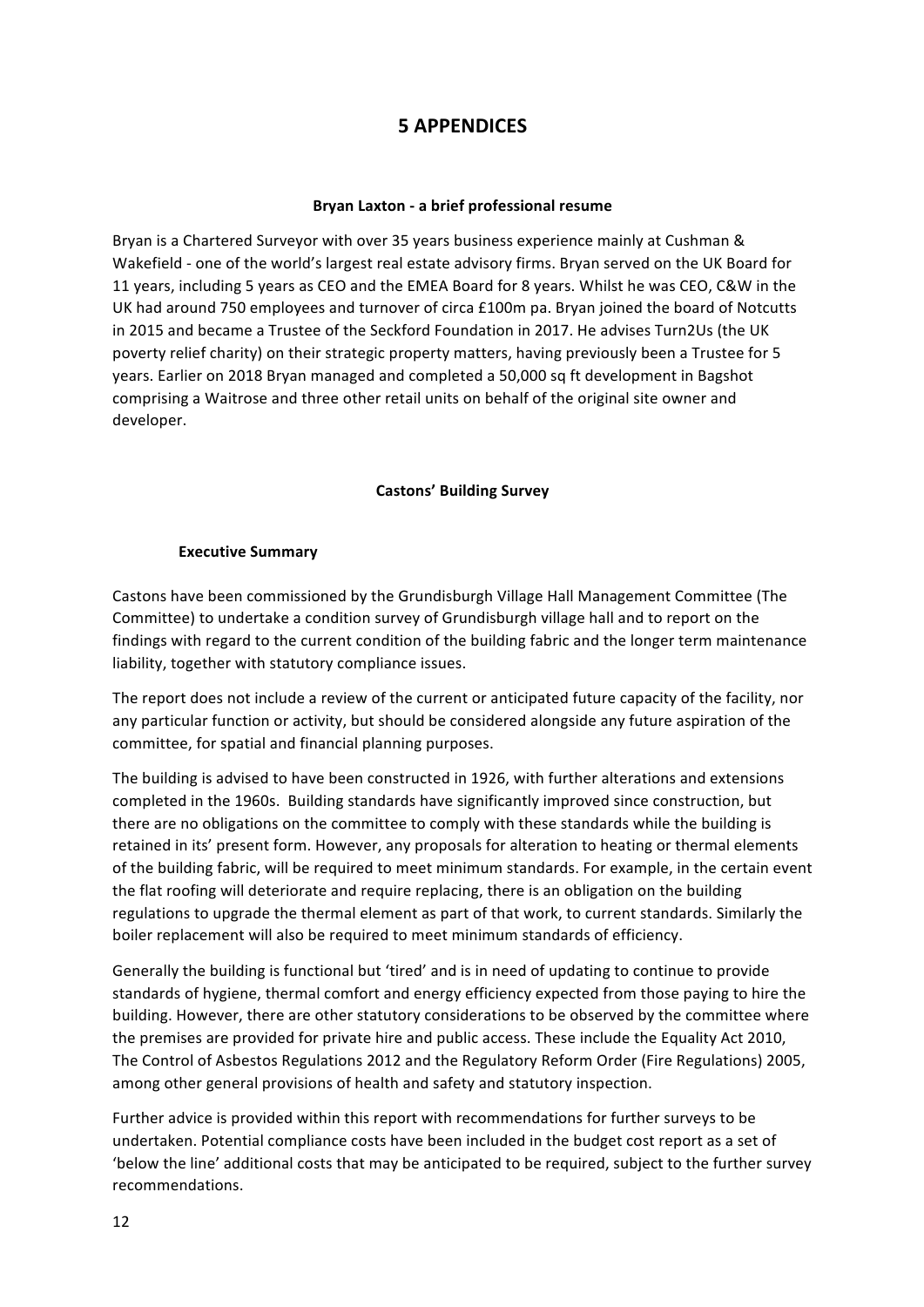Notably, the Equality Act and in particular the provision of inclusive facilities, could have a significant impact on the continued use of the hall, where facilities such as an accessible toilet are not provided. The report identifies short term  $(1-2 \text{ years})$ , medium term  $(2-5 \text{ years})$  recommendations for maintenance and improvements recommended to leave the building in a reasonably maintainable state, from which regular planned preventative maintenance activities can be set in place over the longer term (5-10 years). The initial short term costs are assessed a (rounded up to nearest £1K) £58,000, medium term, £14,000 and longer term maintenance at c. £17,000, based on a programme of planned preventative maintenance.

Further 'below the line statutory compliance costs have been assessed at a further £20K (short term), £2k (medium term) and £3k (long term), subject to further survey reports.

Budgeted costs have been based on the Building Cost Information Service (BCIS) produced and updated by the Royal Institution of Chartered Surveyors (RICS), where applicable.

If all recommended upgrade works are undertaken, the building would remain well below current thermal performance standards. External cladding and re-roofing of the main roof would be required to achieve these objectives and could well double the short term costs, subject to further detailed survey, reflecting the particular age and construction of the building.

# **KLH's Sketch plans for Options B and C**

See attached pdf "2018 10 18 KLH sketches of Options B & C"

| Grundisburgh Village Hall – Notes on effects of overall floorspace reductions |                                                                                     |                                                                   |                                                    |                                                        |                                                                                                       |
|-------------------------------------------------------------------------------|-------------------------------------------------------------------------------------|-------------------------------------------------------------------|----------------------------------------------------|--------------------------------------------------------|-------------------------------------------------------------------------------------------------------|
|                                                                               | <b>Existing Hall</b>                                                                | Option A<br>(current proposal)                                    | Option B<br>(midway option)                        | Option C<br>(smallest option)                          | <b>Notes</b>                                                                                          |
| Overall floor area in sq metres                                               | 212                                                                                 | 343                                                               | 204                                                | 163                                                    |                                                                                                       |
| Capacity<br>(apprx, subject to licencing)                                     | 150<br>Seated in rows or<br>180 standing<br>(note inadequate<br>sanitary provision) | 170<br>Seated in rows or<br>200 standing<br>(all excluding stage) | 120<br>seated in rows or<br>140 standing           | 80 to 100<br>(dependent upon<br>building control view) | Some Building Control Officers will allow<br>disabled wc to double as female priority)                |
| Kitchen size in sq metres                                                     | 12.9                                                                                | 28                                                                | 15.1                                               | 15.1                                                   | Adequacy of kitchen can be assessed<br>comparatively against the kitchen in the<br>existing building. |
| Storage in sq<br>metres                                                       | 20.2                                                                                | 62.5                                                              | 22.1                                               | 14.6                                                   | Storage in all new options assumes mobile<br>staging                                                  |
| Carpet Bowls to club standards?                                               | Y x 2 mats<br>(assumes level floor                                                  | Y x 2mats                                                         | Y x 2 mats                                         | <b>No</b>                                              | Option A Scheme depends on stage being<br>formed in mobile units                                      |
| Sanitary provision                                                            | Fem 2 wc<br>Male 1 wc & 2 urinals                                                   | Fem 4 wc<br>Male 2 wc & 2 urinals<br>1 Disabled wc                | Fem 3 wc<br>Male 1 wc & 2 urinals<br>1 Disabled wc | Fem 2 wc<br>Male 1 wc & 2 urinals<br>1 Disabled wc     | No disabled wc in existing hall.<br>Quality higher in new.                                            |
| Main Hall size                                                                | 127                                                                                 | 124                                                               | 102                                                | 81                                                     |                                                                                                       |
| Committee /small meeting Room                                                 | N                                                                                   | Y                                                                 | N                                                  | N                                                      |                                                                                                       |

# KLH's comparison of the various options currently being considered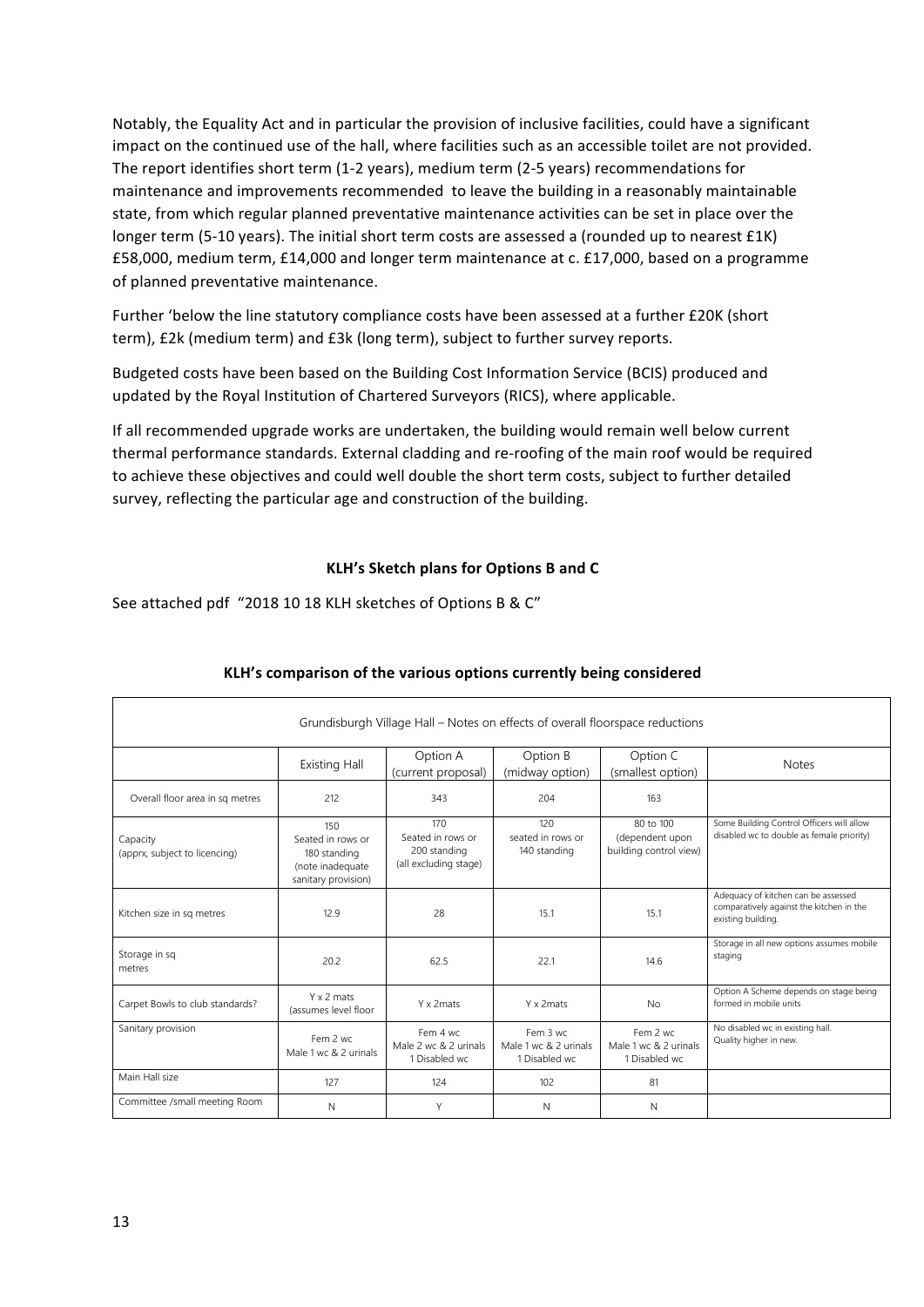

OPTION B MEDIUM REDUCTION (Pissumes appre 2660x oreall project cost) Aren 204m<sup>2</sup>

GRUNNIFBURGH VILLAGR HALL CRTION 2-1 17/10/18 Scale 16/00